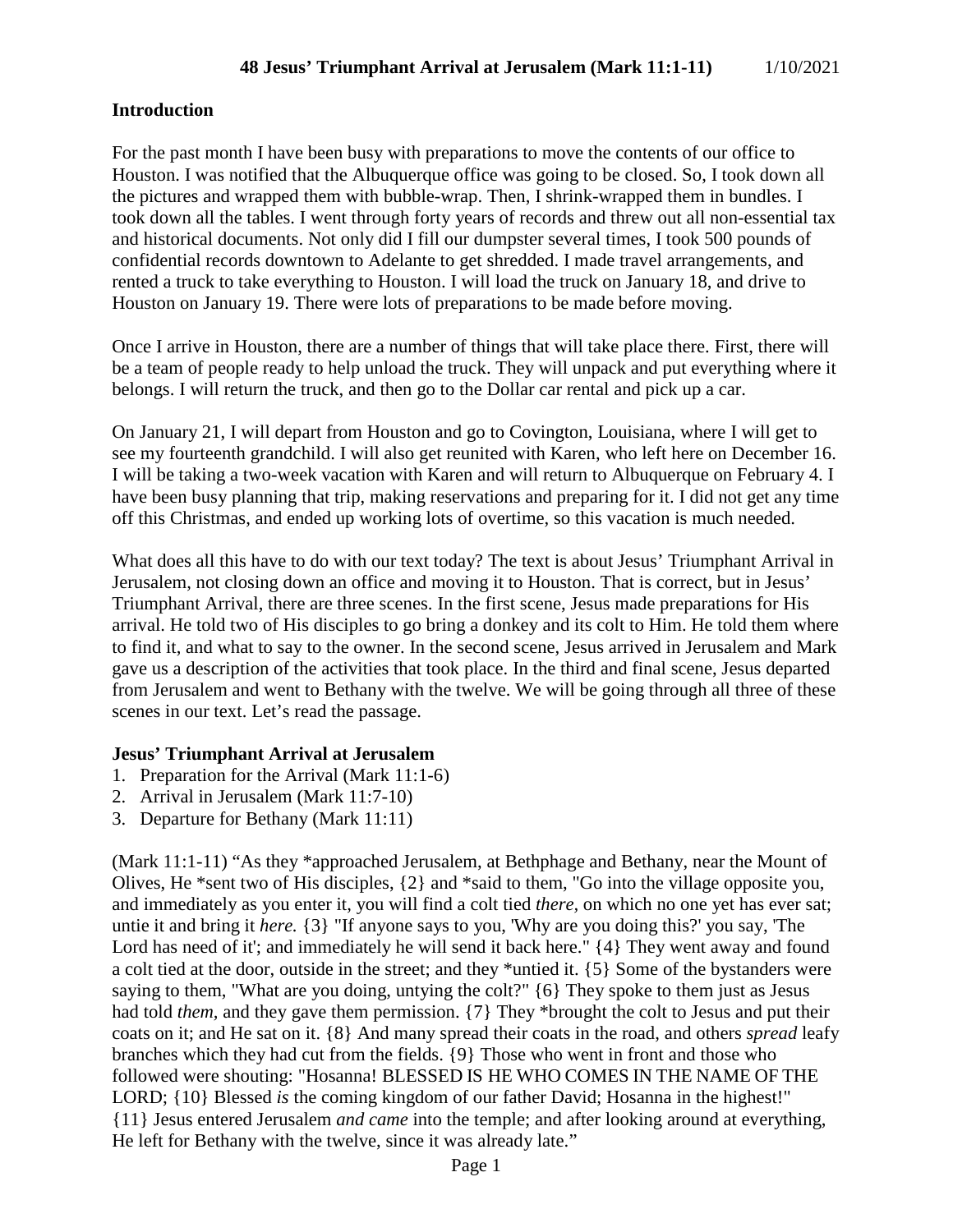### 1. **Preparation for the Arrival** (Mark 11:1-6)

Our text begins with Jesus approaching Jerusalem. Jesus has just ministered in Jericho, where He healed Bartimaeus' blindness and one or two others, and now there is a large crowd following Him. There are a lot of people going to Jerusalem from all over the world. This is the Feast of Passover, the biggest feast, and every Jew tried to go to Jerusalem for this feast. Some scholars estimate as many as two million people would be in Jerusalem at the Feast of Passover. There is a historical record dating back to 40 AD which states that 260,000 lambs were slain at the Passover in Jerusalem. If there was one lamb for every ten people, that would have put the total number of people around 2,600,000. I imagine that most of the roads going into Jerusalem were crowded with people.

(Mark 11:1) "As they \*approached Jerusalem, at Bethphage and Bethany, near the Mount of Olives, He \*sent two of His disciples,"

In Luke 2:41-42, we read that Jesus' parents went to Jerusalem every year at the Feast of the Passover. This is not Jesus' first time to go to Jerusalem for the Feast of Passover. He has been going there every year His whole life. Only this time it is a very different occasion. Jesus has been telling His disciples for weeks that He is going to Jerusalem, where He will be arrested, condemned, handed over to the Romans and crucified, and then be raised from the dead on the third day. Jesus is not going to Jerusalem to sacrifice a Passover Lamb; He is the Passover Lamb.

(Luke 2:41-42) "Now His parents went to Jerusalem every year at the Feast of the Passover. {42} And when He became twelve, they went up *there* according to the custom of the Feast;"

As they approached Jerusalem, at Bethphage and Bethany, near the Mount of Olives, He sent two of His disciples on an errand. Bethphage means house of figs. It is near the Mount of Olives. There was a wall around it. As someone interested in fruit trees and figs, it would make sense to build a wall around your fig trees. My mother has three fig trees in her front yard and people come by and don't think anything about going over and taking her figs without asking. I am sure that animals would also come and take advantage of all those figs, so a wall around it makes good sense. Today, the site is enclosed by the Roman Catholics. Next week we will pick up the text in Mark 11:12, where Jesus became hungry and saw a fig tree without any fruit on it. He said, "May no one ever eat fruit from you again!" The next day the disciples went by and the fig tree was all withered up. Jesus was at Bethphage, and there were undoubtedly lots of fig trees.

The other place mentioned is Bethany, which means house of dates. This is an agricultural area. There is a house of figs and a house of dates. Bethany is not really known for its dates; it is known because of Mary, Martha, and Lazarus. In John 11, Lazarus was sick. Jesus took His time going there and by the time He arrived, Lazarus had been dead and in the tomb for four days. In John 11:35, Jesus was moved in Spirit when He saw Mary weeping, and He wept. Then, He ordered the stone to be removed, and He called out, "Lazarus, come forth." And Lazarus was raised from the dead.

(John 11:17-19) "So when Jesus came, He found that he had already been in the tomb four days. {18} Now Bethany was near Jerusalem, about two miles off; {19} and many of the Jews had come to Martha and Mary, to console them concerning *their* brother."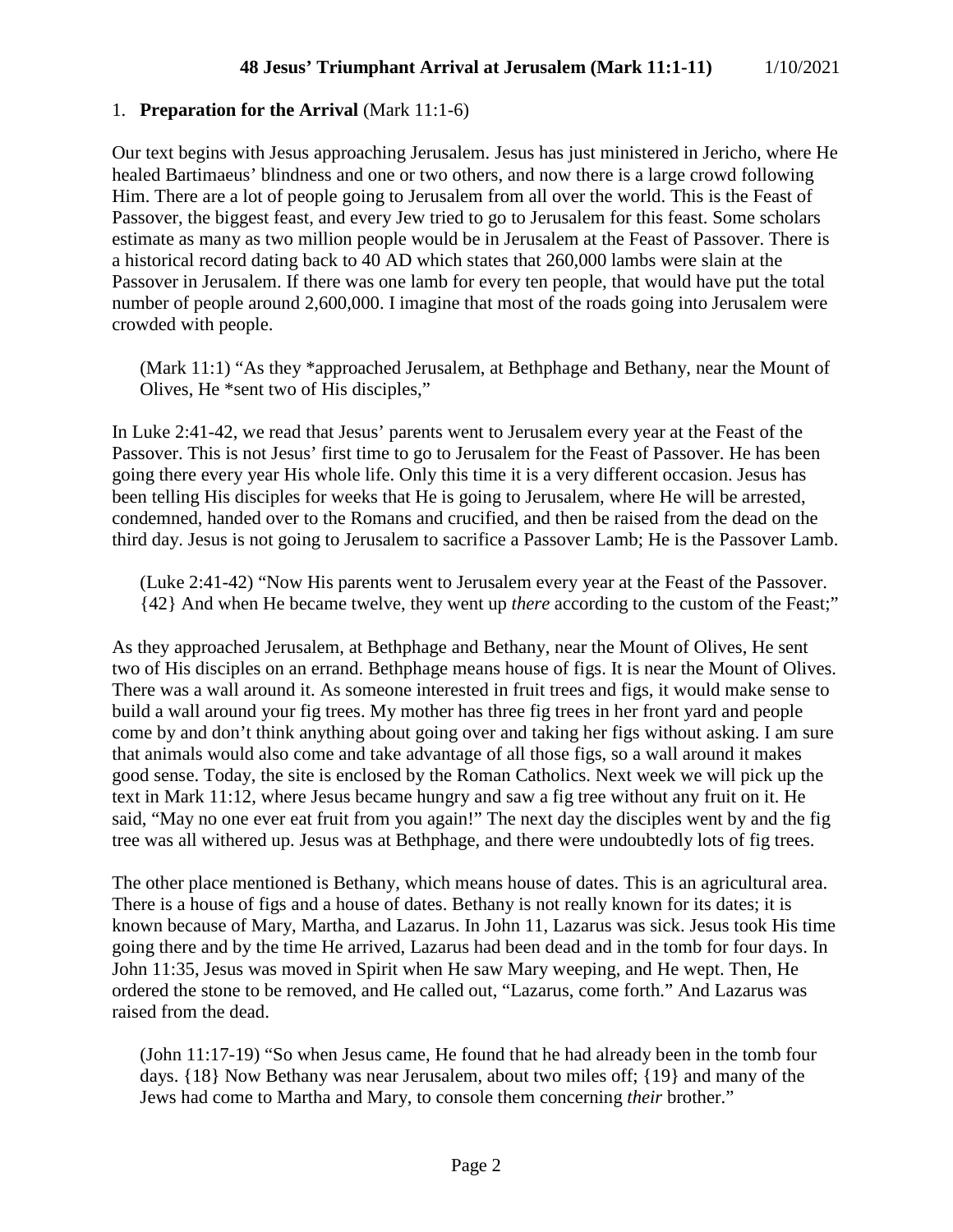(John 11:43-44) "When He had said these things, He cried out with a loud voice, "Lazarus, come forth." {44} The man who had died came forth, bound hand and foot with wrappings, and his face was wrapped around with a cloth. Jesus \*said to them, "Unbind him, and let him go."

After Jesus raised Lazarus from the dead, many people in Bethany believed in Jesus. This angered the Pharisees and chief priests, so they convened a council to discuss it. They thought that if they did not do anything, people would follow Jesus and they would lose their place of authority and status with the Romans. God used the incident to speak through the high priest, Caiaphas, who unknowingly prophesied of Jesus' death for all the people. The Council determined that day to plan to kill Jesus. This gives a little background to our text today. Jesus has just returned to the place where His friends live, and where many people now believe in Him.

(John 11:45-53) "Therefore many of the Jews who came to Mary, and saw what He had done, believed in Him. {46} But some of them went to the Pharisees and told them the things which Jesus had done. {47} Therefore the chief priests and the Pharisees convened a council, and were saying, "What are we doing? For this man is performing many signs. {48} "If we let Him *go on* like this, all men will believe in Him, and the Romans will come and take away both our place and our nation." {49} But one of them, Caiaphas, who was high priest that year, said to them, "You know nothing at all, {50} nor do you take into account that it is expedient for you that one man die for the people, and that the whole nation not perish." {51} Now he did not say this on his own initiative, but being high priest that year, he prophesied that Jesus was going to die for the nation, {52} and not for the nation only, but in order that He might also gather together into one the children of God who are scattered abroad. {53} So from that day on they planned together to kill Him."

In John 12, we find that the chief priests also planned to put Lazarus to death. His testimony was causing many of the Jews to believe in Jesus. Jesus knows that He is going to be put to death. This is a place where He has some friends and many people believe in Him as the Messianic King. But, this is also a place where many people are planning to put Jesus and Lazarus to death.

(John 12:10-11) "But the chief priests planned to put Lazarus to death also; {11} because on account of him many of the Jews were going away and were believing in Jesus."

As Jesus approached Bethphage and Bethany, He sent two of His disciples into the village opposite them. This would have been the village of Bethany, as Bethphage was a small area by the Mount of Olives, not a village. He told them that immediately upon entering it, they will find a colt tied there, which no one has ever sat. He told them to untie it and bring it. Then, He told them that if anyone asks what they are doing, they are to tell them that "the Lord has need of it." Then, the person will immediately send it back with them.

(Mark 11:1-3) "…He \*sent two of His disciples, {2} and \*said to them, "Go into the village opposite you, and immediately as you enter it, you will find a colt tied *there,* on which no one yet has ever sat; untie it and bring it *here.* {3} "If anyone says to you, 'Why are you doing this?' you say, 'The Lord has need of it'; and immediately he will send it back here."

In Matthew's account we find that Jesus told the two that they will find a donkey there and a colt, and they were to bring both of them to Him.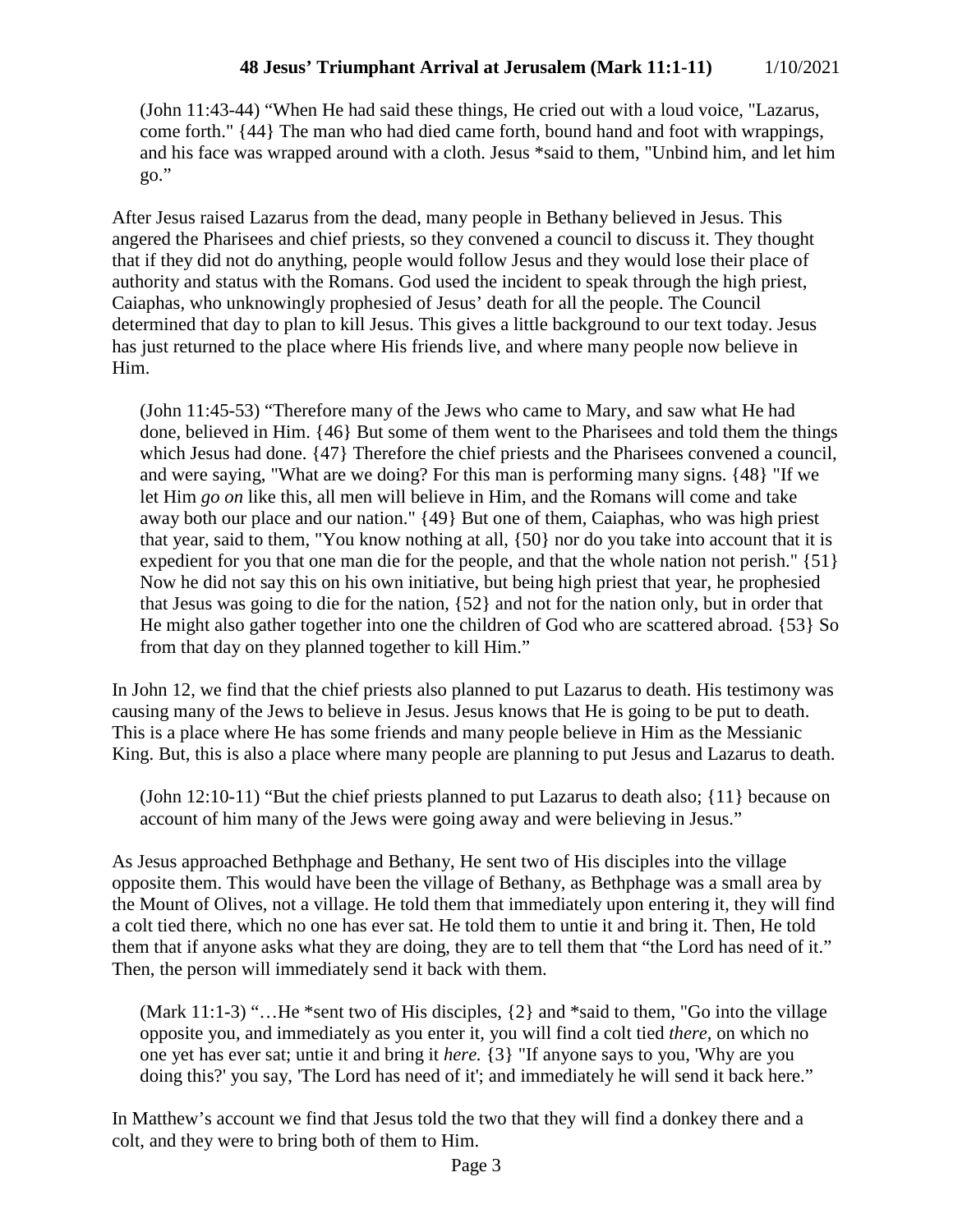## **48 Jesus' Triumphant Arrival at Jerusalem (Mark 11:1-11)** 1/10/2021

(Matt 21:2) "saying to them, "Go into the village in front of you, and immediately you will find a donkey tied, and a colt with her. Untie them and bring them to me."

We do not know which two disciples the Lord sent to get the colt. He could have sent Peter and Andrew, who were brothers. He could have sent James and John, the two brothers that Jesus nicknamed as the "sons of thunder" (Mark 3:17). Some scholars think that Jesus sent Peter and John because these are the two that He ordered to go and prepare the Passover meal.

(Luke 22:7-8) "Then came the *first* day of Unleavened Bread on which the Passover *lamb* had to be sacrificed. {8} And Jesus sent Peter and John, saying, "Go and prepare the Passover for us, so that we may eat it."

The two disciples went away and found a colt tied at the door, outside in the street; and they untied it. Some bystanders asked them what they were doing, and they spoke just as Jesus had told them. Jesus had told them the "Lord has need of it." The people gave them permission and they returned to Jesus with the donkey and the colt.

(Mark 11:4-6) "They went away and found a colt tied at the door, outside in the street; and they \*untied it. {5} Some of the bystanders were saying to them, "What are you doing, untying the colt?" {6} They spoke to them just as Jesus had told *them,* and they gave them permission."

There are a few points that I want to bring up before we go to the next scene. First, Jesus is omniscient. He knows all things. Jesus was the Son of Man and He was the Son of God. He is fully God and fully man. As God, the fullness of deity dwelt in Him in bodily form. Jesus has been telling His disciples for weeks exactly what is going to happen in Jerusalem. He knew which disciple was going to betray Him. Jesus knew about the donkey and the colt. He knew the owner would let them have it. He knew what the disciples needed to tell the owner. Jesus knew everything that was about to transpire. He knew who was betraying Him. He knew everything.

(Col 2:9) "For in Him all the fullness of Deity dwells in bodily form,"

Second, Jesus is the Word and He knew the Word. He knew all the prophecies in the Word, because He is the Word. He knew all the prophecies about His upcoming death in Jerusalem. He knew Zechariah's prophecy at the king would come, humble and mounted on a donkey, even on a colt, the foal of a donkey. When Jesus commanded the two disciples to go get the donkey and colt, He knew that this detail had to be carried out so that all the prophecies would be fulfilled. In Biblical times, it was common for kings or important people to arrive by a procession riding on a donkey. If they were going out for war, the king would be on a horse, but if they came in peace, it was common to come on a donkey, which symbolized peace. The donkey also symbolized humbleness. Zechariah's prophecy alludes to this, "Humble, and mounted on a donkey."

(John 1:1) "In the beginning was the Word, and the Word was with God, and the Word was God."

(Zech 9:9) "Rejoice greatly, O daughter of Zion! Shout *in triumph,* O daughter of Jerusalem! Behold, your king is coming to you; He is just and endowed with salvation, Humble, and mounted on a donkey, Even on a colt, the foal of a donkey."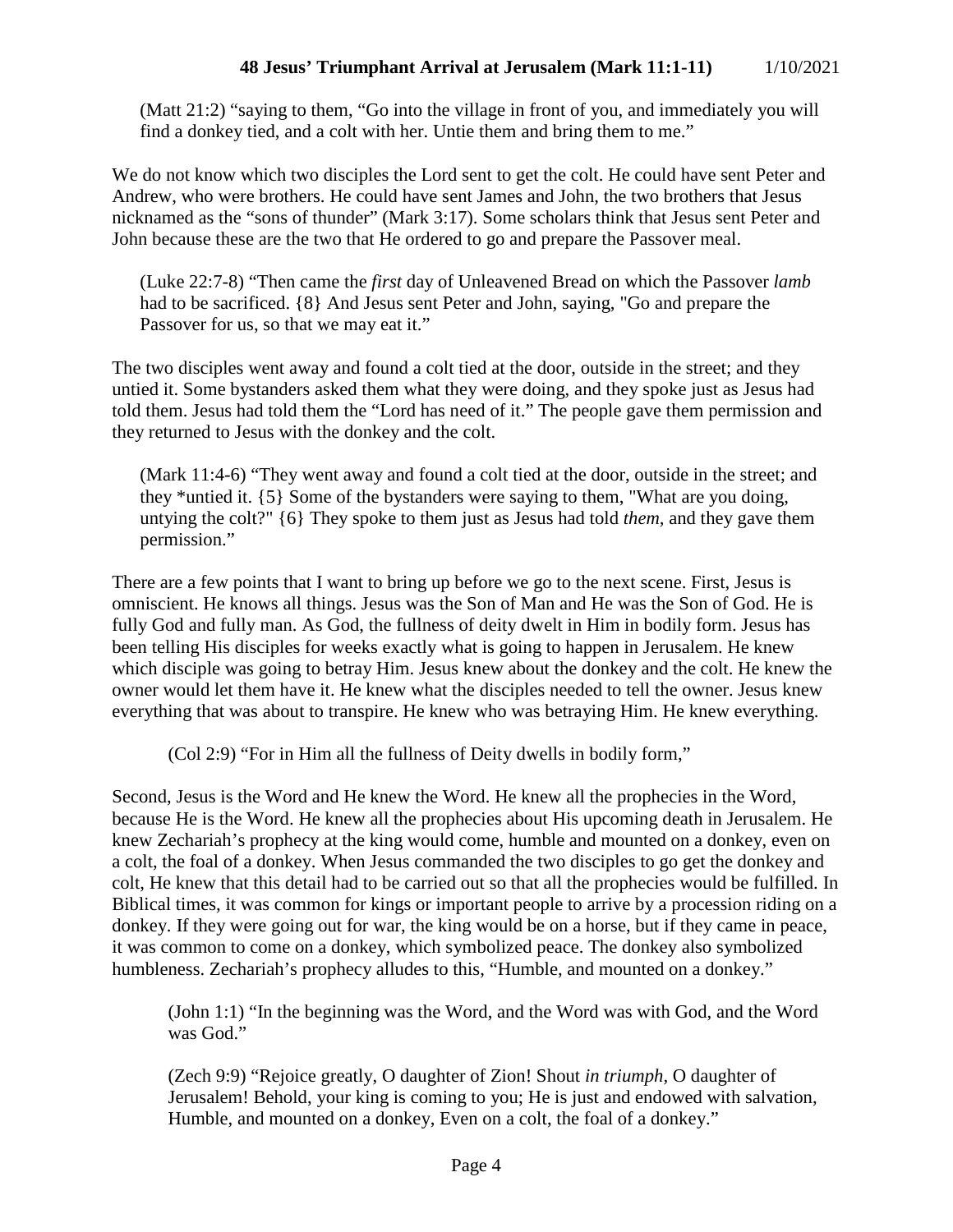# **48 Jesus' Triumphant Arrival at Jerusalem (Mark 11:1-11)** 1/10/2021

In Luke 24, after Jesus had risen from the dead, He caught up with two men on the road to Emmaus. They were discussing all the things that had happened to Jesus. Jesus joined in their conversation, and asked, "Was it not necessary for the Christ to suffer these things and to enter into His glory?" Jesus explained to them, beginning with Moses and all the prophets, all the things concerning Himself in all the Scriptures." All these things were necessary. This donkey and colt were necessary so that all of the Scriptures and prophecies concerning the Messiah would be carried out. In this particular prophecy through Zechariah, it is significant because it declares that the king was coming to them. This is Jesus, the King, who is entering into Jerusalem.

(Luke 24:25-27) "And He said to them, "O foolish men and slow of heart to believe in all that the prophets have spoken! {26} "Was it not necessary for the Christ to suffer these things and to enter into His glory?" {27} Then beginning with Moses and with all the prophets, He explained to them the things concerning Himself in all the Scriptures."

The third point I want to make before moving on is that we can trust in God's word. When God says something; we can trust in it. In numbers 23:19, Moses wrote, "God is not a man, that he should lie, nor a son of man, that He should repent; Has He said, and will He not do it? Or has he spoken, and will He not make it good?" God gave us His word, and we can put complete confidence and trust in His word, His promises, and His prophecies. We may not understand them all the time, but we can trust them.

(Num 23:19) "God is not a man, that He should lie, nor a son of man, that He should repent; Has He said, and will He not do it? Or has He spoken, and will He not make it good?"

In Psalm 12:6, we find that "the words of the Lord are pure words; as silver tried in a furnace on the earth, refined seven times." There is nothing corrupt, defiled, impure, or unreliable in God's word; it is pure and it can be trusted by us.

(Ps 12:6) "The words of the LORD are pure words; As silver tried in a furnace on the earth, refined seven times."

The word of God is also timeless. Isaiah wrote that the grass withers, the flower fades, but the word of our God stands forever." The promises that were made four thousand years ago to Abraham are still valid today. The promises made to David to seat one of his descendants on the throne were still valid, and are still valid today. The word of God does not get outdated. You can trust in God's word today. If God tells us something, we can trust Him to accomplish that word. As Jesus told the two on the road to Emmaus, "Was it not necessary?" Jesus arrival on a donkey was necessary to fulfill Zechariah's prophecy.

(Is 40:8) "The grass withers, the flower fades, But the word of our God stands forever."

### 2. **Arrival in Jerusalem** (Mark 11:7-10)

The second scene is Jesus' arrival in Jerusalem. It is known by most as Palm Sunday. John MacArthur and others say that He actually came on Monday, not Sunday. Our text does not state the day of the week, only that they brought the colt to Jesus, put their coats on it, and he sat on it and came into Jerusalem. It is known as Palm Sunday because people spread branches on the road that they had cut from the field. There are a lot of Palms in the area. Jericho was known as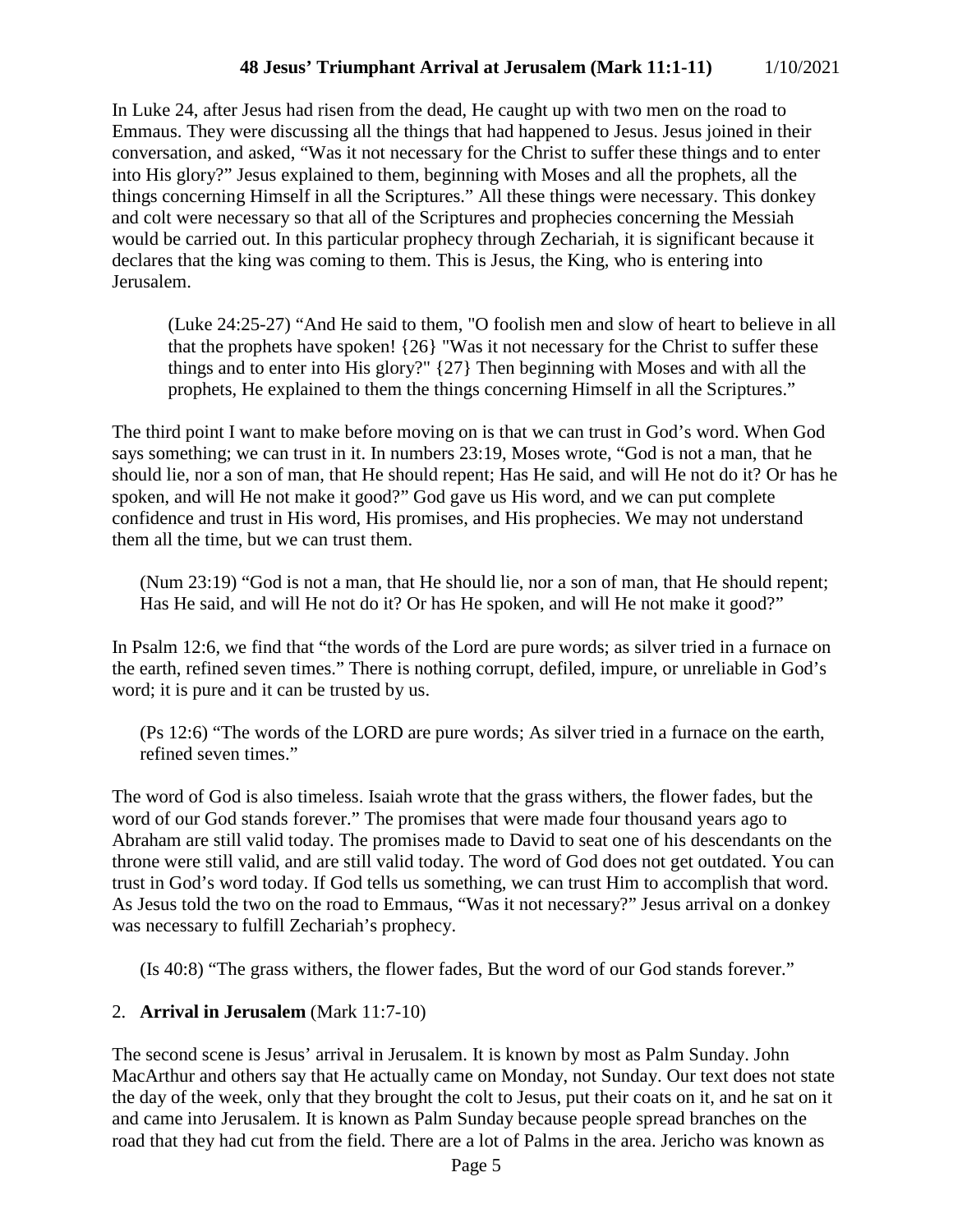# **48 Jesus' Triumphant Arrival at Jerusalem (Mark 11:1-11)** 1/10/2021

the city of palms. Bethany was the house of dates, and dates are grown on date palms. The Greek word used is stoibas (Strong's G4746), which means branch. Even though Matthew, Mark and Luke do not mention palm branches, John specifies that these are palm branches. This makes sense because there were lots of date palms in Bethany, and it is likely that the branches were date palm branches. In many churches, palm cuttings are handed out to commemorate Palm Sunday. It is claimed that the palms represent peace and victory.

(Mark 11:7-8) "They \*brought the colt to Jesus and put their coats on it; and He sat on it.  $\{8\}$ And many spread their coats in the road, and others *spread* leafy branches which they had cut from the fields."

(John 12:12-13) "On the next day the large crowd who had come to the feast, when they heard that Jesus was coming to Jerusalem, {13} took the branches of the palm trees and went out to meet Him, and *began* to shout, "Hosanna! BLESSED IS HE WHO COMES IN THE NAME OF THE LORD, even the King of Israel."

Mark also records that people spread their coats in the road. Why coats? This was an old custom that showed submission. It signified that people were coming under them, below their feet, which means they were submitting to the person. It was something that was commonly done for kings. In 2 Kings 9, God sent the prophet Elisha to Jesu to anoint him as the king. In verse thirteen, after Jehu had been anointed, the people "hurried and each man took his garment and placed it under him on the bare steps, and blew the trumpet, saying, 'Jehu is king!'"

(2 Kings 9:13) "Then they hurried and each man took his garment and placed it under him on the bare steps, and blew the trumpet, saying, "Jehu is king!"

When kings conquered their enemies, they placed their feet on the back of their enemies showing that they now ruled over them. An example of this is when Joshua conquered five kings in Joshua 10:24. They brought these kings out to him, and he had his chiefs to put their feet on their necks, showing that these kings were now under their authority.

(Joshua 10:24) "When they brought these kings out to Joshua, Joshua called for all the men of Israel, and said to the chiefs of the men of war who had gone with him, "Come near, put your feet on the necks of these kings." So they came near and put their feet on their necks."

The people put branches and coats on the roads for Jesus to walk on, and they shouted, "Hosanna! Blessed is He who comes in the name of the Lord." Blessed is the coming kingdom of our father David; Hosanna in the highest!" Hosanna means, "Save, we pray." It was an exclamation and a prayer for this King to save them. The Jews were looking for the Messianic King to establish His rule and to get them out from under Roman rule. But, Jesus, the Messianic King, was not coming to Jerusalem to reign, but to die and to save them from their sins. He was the Passover Lamb that would take away the sins of the world.

(Mark 11:9-10) "Those who went in front and those who followed were shouting: "Hosanna! BLESSED IS HE WHO COMES IN THE NAME OF THE LORD; {10} Blessed *is* the coming kingdom of our father David; Hosanna in the highest!"

When they shouted, "Blessed is He who comes in the name of the Lord," they were quoting Psalm 118:26. They also shouted, "Blessed is the coming kingdom of our father David." They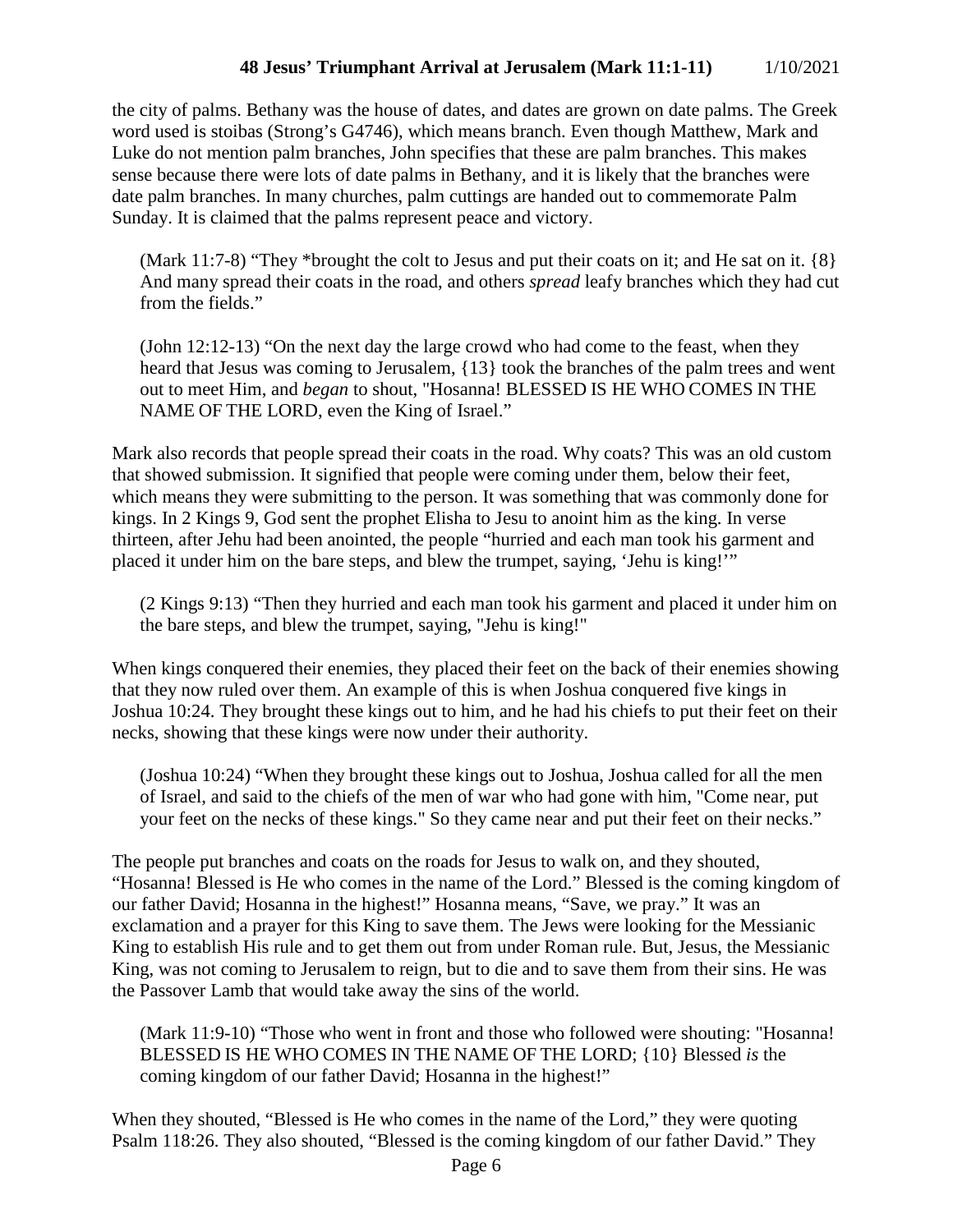understood that Jesus was coming as the Messianic King, that He was a descendant of David. They were celebrating the triumphant entry of the long-awaited king into Jerusalem.

(Psalm 118:26) "Blessed is the one who comes in the name of the LORD; We have blessed you from the house of the LORD."

Before moving on, I want to bring up one more point. Jesus had told His disciples many times about this trip to Jerusalem. But, they had not understood the things that He had told them. In John's account, after they had taken the palm branches and shouted out to Jesus, he recorded that the disciples did not understand at the first, but after Jesus had been glorified, they remembered these things were written of Him. God was going to fulfil His promises and prophecies whether they understood what was going on or not.

(John 12:12-16) "On the next day the large crowd who had come to the feast, when they heard that Jesus was coming to Jerusalem, {13} took the branches of the palm trees and went out to meet Him, and *began* to shout, "Hosanna! BLESSED IS HE WHO COMES IN THE NAME OF THE LORD, even the King of Israel." {14} Jesus, finding a young donkey, sat on it; as it is written, {15} "FEAR NOT, DAUGHTER OF ZION; BEHOLD, YOUR KING IS COMING, SEATED ON A DONKEY'S COLT." {16} These things His disciples did not understand at the first; but when Jesus was glorified, then they remembered that these things were written of Him, and that they had done these things to Him."

The same goes for us, God is faithful to His word, and He will perform His word, whether we understand or not. But, isn't it nice to have understanding about events that are taking place. When Daniel did not understand the prophecies and the timing, he fasted and sought the Lord. We have to do the same thing. We must search the Scriptures and ask the Lord for insights, revelation, and understanding.

(Dan 10:12) "Then he said to me, "Do not be afraid, Daniel, for from the first day that you set your heart on understanding *this* and on humbling yourself before your God, your words were heard, and I have come in response to your words."

# 3. **Departure for Bethany** (Mark 11:11)

In the last scene Jesus entered Jerusalem and came into the temple. After looking around at everything, He left for Bethany with the twelve, since it was already late. I believe that Jesus was surveying the situation. I believe He was thinking about the things that He was going to do the very next day. He was gathering all the information and making a plan.

(Mark 11:11) "Jesus entered Jerusalem *and came* into the temple; and after looking around at everything, He left for Bethany with the twelve, since it was already late."

After looking around at everything, He left for Bethany. He was going to Mary, Martha, and Lazarus' house. We find the account in John 12:1-9. It is at this dinner that Mary anointed His feet with perfume in preparation of His burial. Jesus had triumphantly entered Jerusalem as the Messianic King, but He did not come to reign, but to give His life as a ransom for men. He came as the Lamb of God that was going to take away the sins of the world.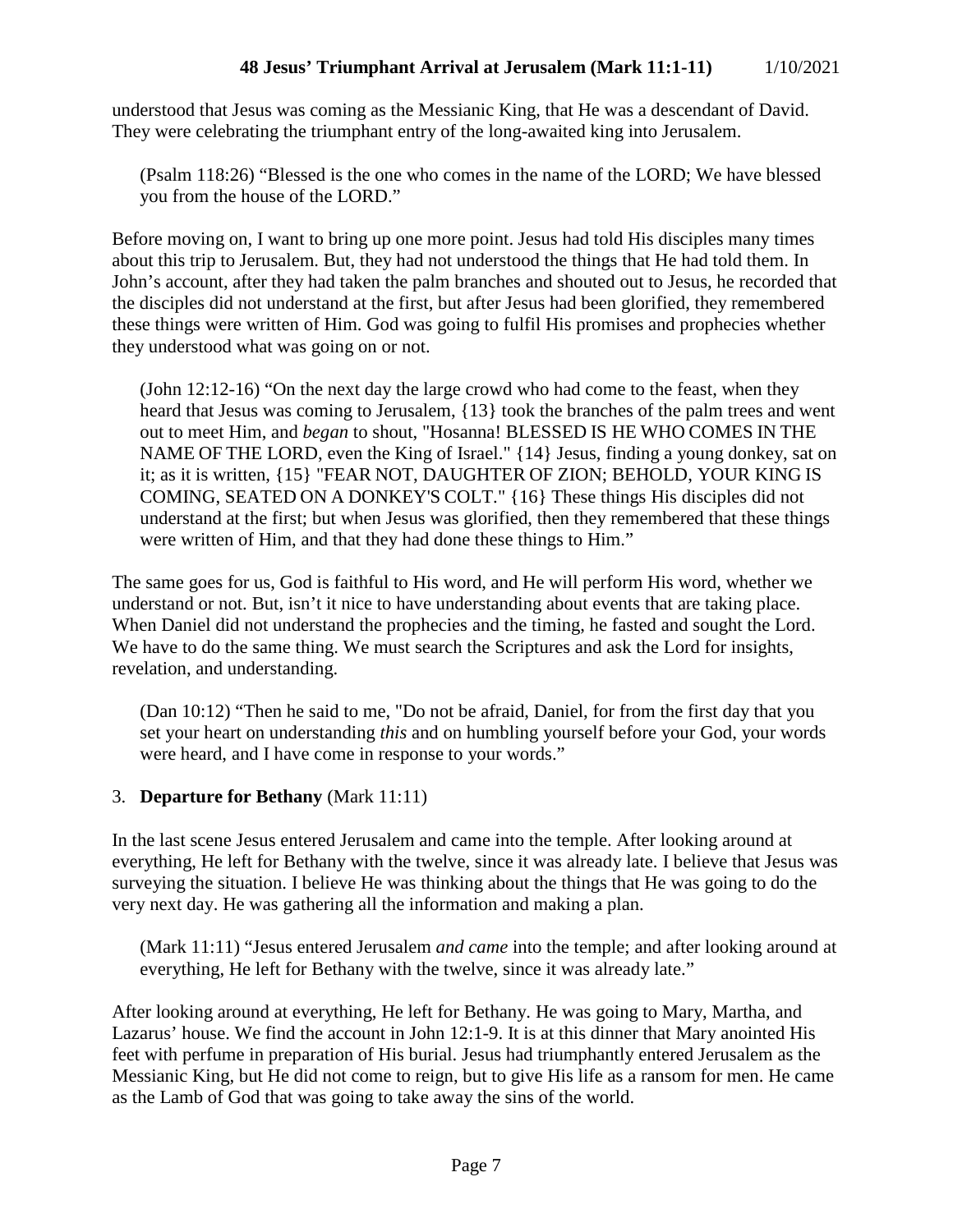# **Conclusion and Applications**

The first ten chapters of Mark cover the three years of Jesus' public ministry. The last six chapters cover the final week of His ministry. Today, we covered the first day, His triumphant entry into Jerusalem. There were preparations that were made for His entry in order to fulfill Zechariah's prophecy that He will come in on a colt. We see the omniscience of God, and the reliability and trustworthiness of His word. God will do what He says He will do. We can trust God's word. We may be like the disciples and not understand, but God will fulfill His word.

Jesus came as a humble king, riding on a donkey. He did not come galloping on a horse. He did not go to Jerusalem to overthrow the Romans and to reign. Jesus came to die on the cross for our sins. He came as the Passover Lamb to set us free from our sins.

There may be someone here today that has never received Jesus as your King. You have never thrown your coat on the road for Him to walk on. You have never shouted out, Hosanna, Jesus come save me. This morning, if you would like to receive Christ as your Lord and Savior, I invite you to pray with me.

Jesus, I believe that You are the Son of God, the Son of Man, the Son of David, the Messiah and King. I believe that You are the Lamb of God that came to free us of our sins. I ask You to forgive me of my sins. I ask You to come into my life and set up Your rule and reign in my life. I submit my life to You this morning. I pray, "Hosanna!" I pray for You to come into my life and be my Savior. I want to be part of Your kingdom. I pray these things in Jesus' name. Amen.

Q&A